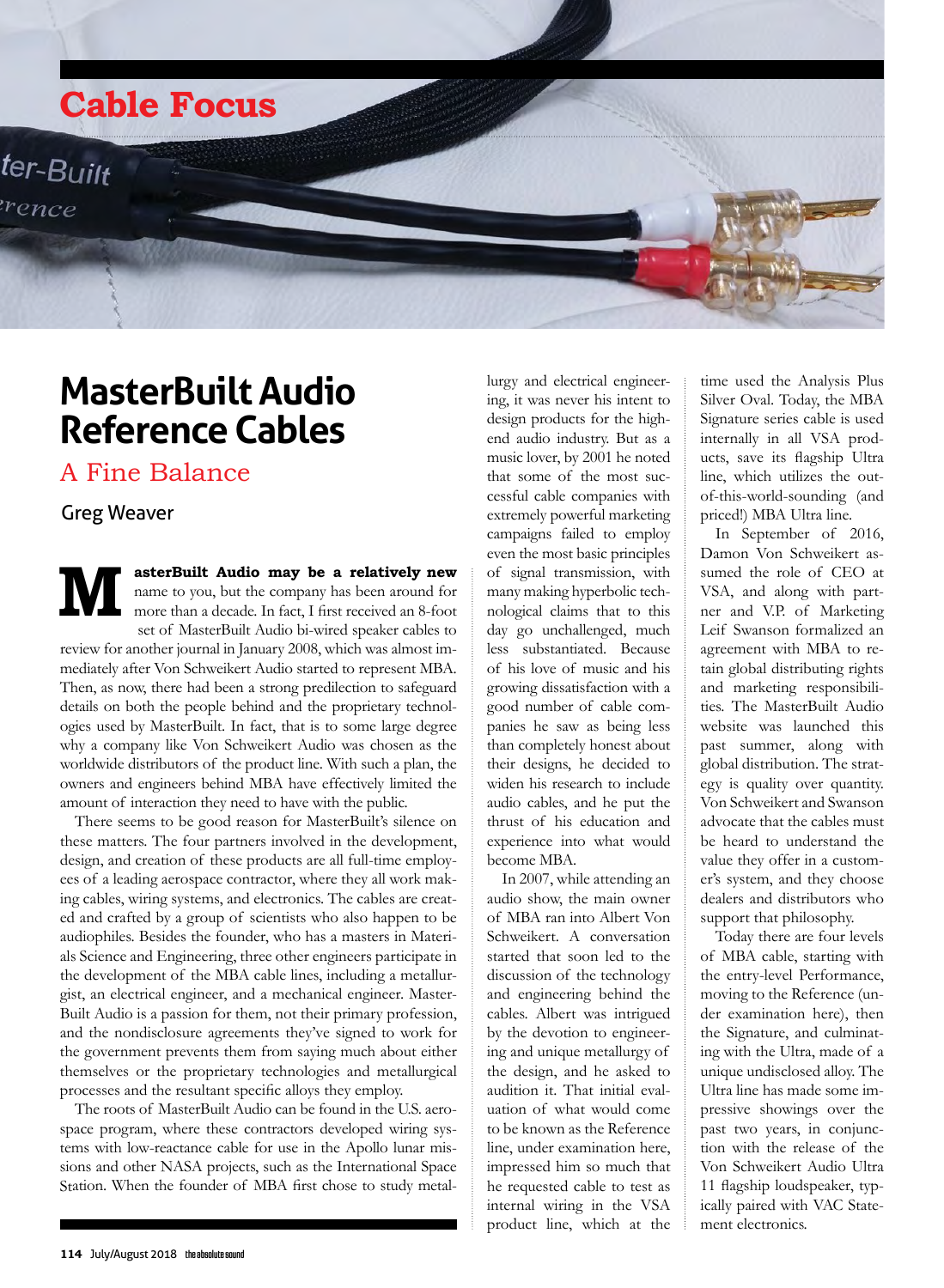## **Cable Focus MasterBuilt Audio Reference Cables**



Given MBA's desire for privacy, there isn't much detail I can share with you about the Reference cable's construction. MBA uses 6N (99.9999%) high-conductivity pure copper throughout, save for its interconnects, which use solid-core single-crystal copper. MBA's 100% proprietary copper formulation is extruded here in the U.S. by a manufacturer for the aerospace industry, using MBA's proprietary methods and specifications. As such, no other company in the world is using this specific copper wire formulation.

MBA acknowledges using helical and twisted cable geometry, based on engineering theory as well as extensive listening trials. The level of twists is also critical to the rejection of noise, as MBA only uses shielding when necessary to protect from EMI and RFI, such as in its power cords and digital cables. Most of the cables don't use shielding to minimize its impact on the signal.

Proprietary fluoropolymers are used in all MBA cables to eliminate signal "ghosting," and the extrusion of the insulation onto the conductor is done in a way that prevents the conductor from being oxidized by the process. MBA also employs a proprietary method of dampening inside the cable bundle to minimize the effects of vibration on the individual conductors.

Finally, MBA uses Furutech for many terminations and connectors in the Reference line like the FI-50 carbon-fiber plugcase on power cords. However, it uses OEM terminations from Viablue of Germany, as well. And that, dear readers, is pretty much all the company is willing to share.

So, in recap, these cables were developed over several decades of research into metallurgy, electrical field effects, and the chemistry of dielectric materials, and are based on years of research and A/B/X testing by scientists and the engineers of Von Schweikert Audio. As such, they feel confident in stating that MasterBuilt Audio cables offer less distortion and coloration than any other competing cable at any price.

#### **Full Loom Risin'**

Leaving my reference cable loom in play and only swapping out a pair of interconnects here (or a set of loudspeaker cables or even a power cord or two there) simply would not give me an accurate or complete picture of the sound of the cables under evaluation. In essence, that would be akin to seasoning the sound, like a cook adding salt to a stew or spice to a pie before baking; while it may please one's (sonic) palate, it is not an authentic representation of the actual "flavor." As such, I replaced every cable in my system with an equivalent length and type of MasterBuilt Audio Reference. The full loom included four single-ended interconnects, one USB cable, one pair of bi-wire speaker cables, and nine AC cables. The retail price of the loom in this configuration was \$70,775.

All cables take time to season and settle, but the MasterBuilt Reference cables seemed to require a longer run-in time than I've come to expect, even when using my cable cooker. As a reviewer who must routinely substitute cables and other components, I've invested in a cable burnin device. The unit I own, the AudioDharma Cable Cooker 2.5 EFS, runs a continuous square-wave frequency sweep of about 1 VAC for interconnects and 22 VAC for speaker and power cables, oscillating from 0Hz (DC) to  $\approx$  40kHz, and back. Several days on this device is more effective than many weeks or even months of routine play. And in my estimation, it affords more effectual, not just more expedient, results that are unattainable by simply dropping the cables in place and playing your favorite burn-in material.

Yet even after being cycled through my cooker for what I have found to be the optimum period for most cables, the MBA References still took weeks after installation to offer their best. To be fair, I could have tossed them back on the cooker for another 12–18 hours, but I really wanted to hear them, so into my system they went. (Because such a cook-in device may require an expenditure that you don't feel compelled to make, be certain to speak with your dealer about auditioning fully run-in cables in your system, as it makes a significant difference, particularly with this loom.)

#### **Bloomin' Loom**

I had some concerns early on, as the MBAs' longer than usual run-in period initially left me wanting, until their abilities in revealing inner detail, microdynamics, and overall bloom and body fully developed. But mature they did over the next month to five weeks. Once they'd developed, I was offered remarkably good bloom with copious musical body, a crucial attribute that I find shamefully absent from several other pricey entrants.

After that final maturation, one of the first attributes to capture my attention was the MBAs' ability to reach deeply into the nether regions of the bass, extracting detail and nuance with exceptional pitch definition. They created a solid sense of both the impact and skin tone from the kickdrum in the opening of The Eagles' "Hotel California," from the live *Hell Freezes Over* album [Geffen].

Their ability to recover microdynamic inflection, as well as to present macrodynamic events with proper scaling and impact, was also quite impressive. They have an arresting ability to resolve low-level detail, revealing tremendously delicate nuance with impressive resolution, easily highlighting differences in recordings from microphone individualities to recording techniques to venue distinctions. Venue size becomes apparent, recording permitting, and the rear corners of the soundstage are well illuminated and easily distinguishable.

The MBAs' overall liquidity of presentation allows them to regenerate music with a distinctly organic and natural quality, all from a velvety smooth, dark-black background. Combined with their undeniable broadband tonal balance, their rendering of timbre is remarkably